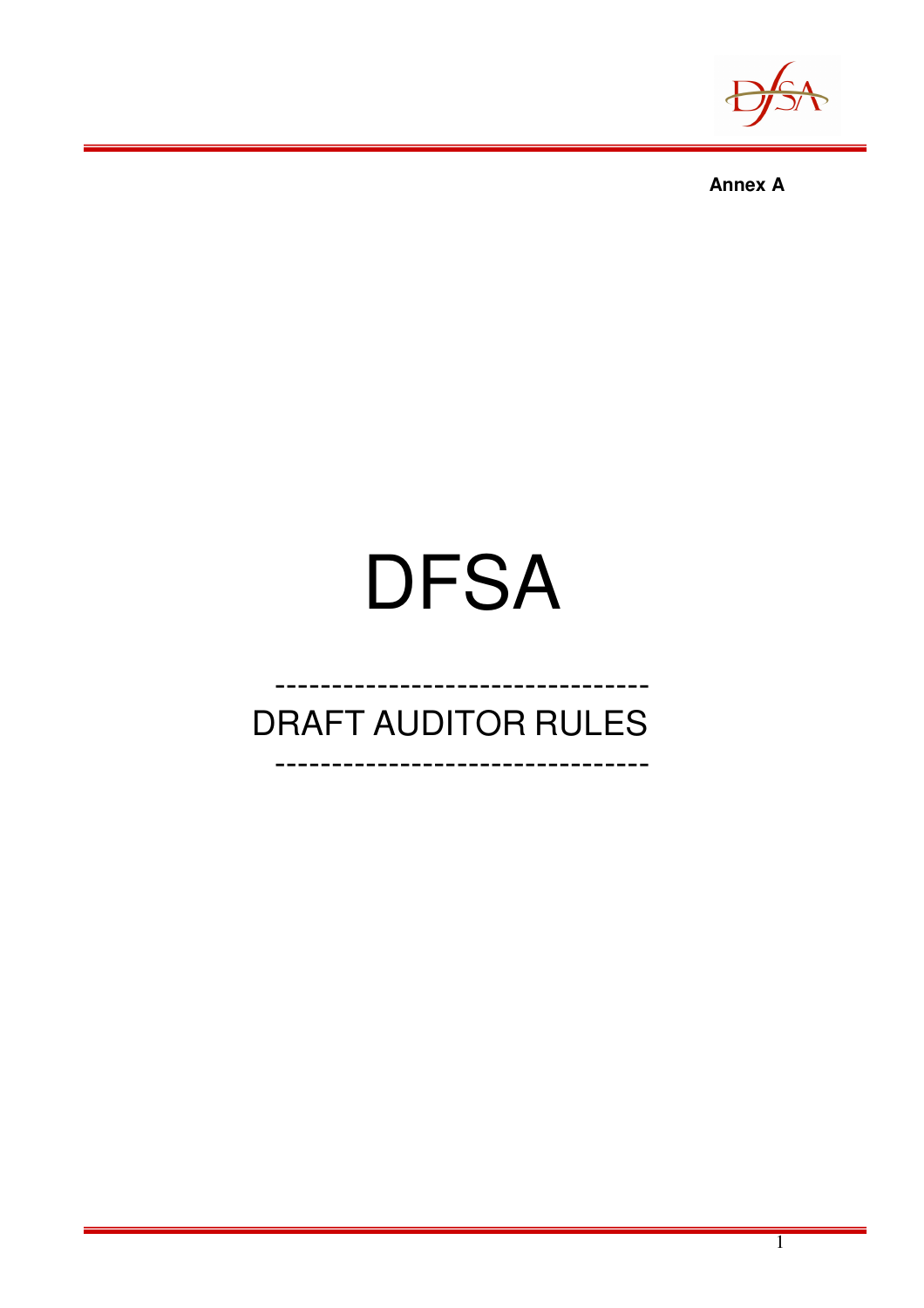

# **8 ACCOUNTING AND AUDITING**

- **8.1** Application
- **8.1.1** This chapter applies to every:
	- (a) Authorised Person;
	- (b) applicant for registration as an auditor with the DFSA; and
	- (c) Aauditor registered with the DFSA.
- **8.1.2** In this chapter in relation to an Authorised Person which is a Domestic Firm a reference to an "auditor" include references to an "Auditor".
- **8.2** …………………..
- **8.3** …………………..
- **8.4** …………………..
- **8.4** …………………..
- **8.6** …………………..

# **8.7 REGISTRATION OF AUDITORS**

# **Registration of an Auditor**

**8.7.1** A Person intending to audit Authorised Firms and Authorised Market Institutions (that are Domestic Firms), or Domestic Funds must apply to the DFSA for registration in accordance with the Rules in this Chapter.

#### **Guidance**

Authorised Firms and Authorised Market Institutions that are Domestic Firms and Operators of Domestic Funds are required to appoint and retain Auditors who are registered for the duration of the audit. See Rule 8.4.1(c) and CIR Rule 12.2.1 (c).

- **8.7.2** An applicant for registration must:
	- (a) complete and submit the appropriate form in AFN, supported by such additional material as may be required by the DFSA; and
	- (b) pay to the DFSA the prescribed application fee in GEN App 6.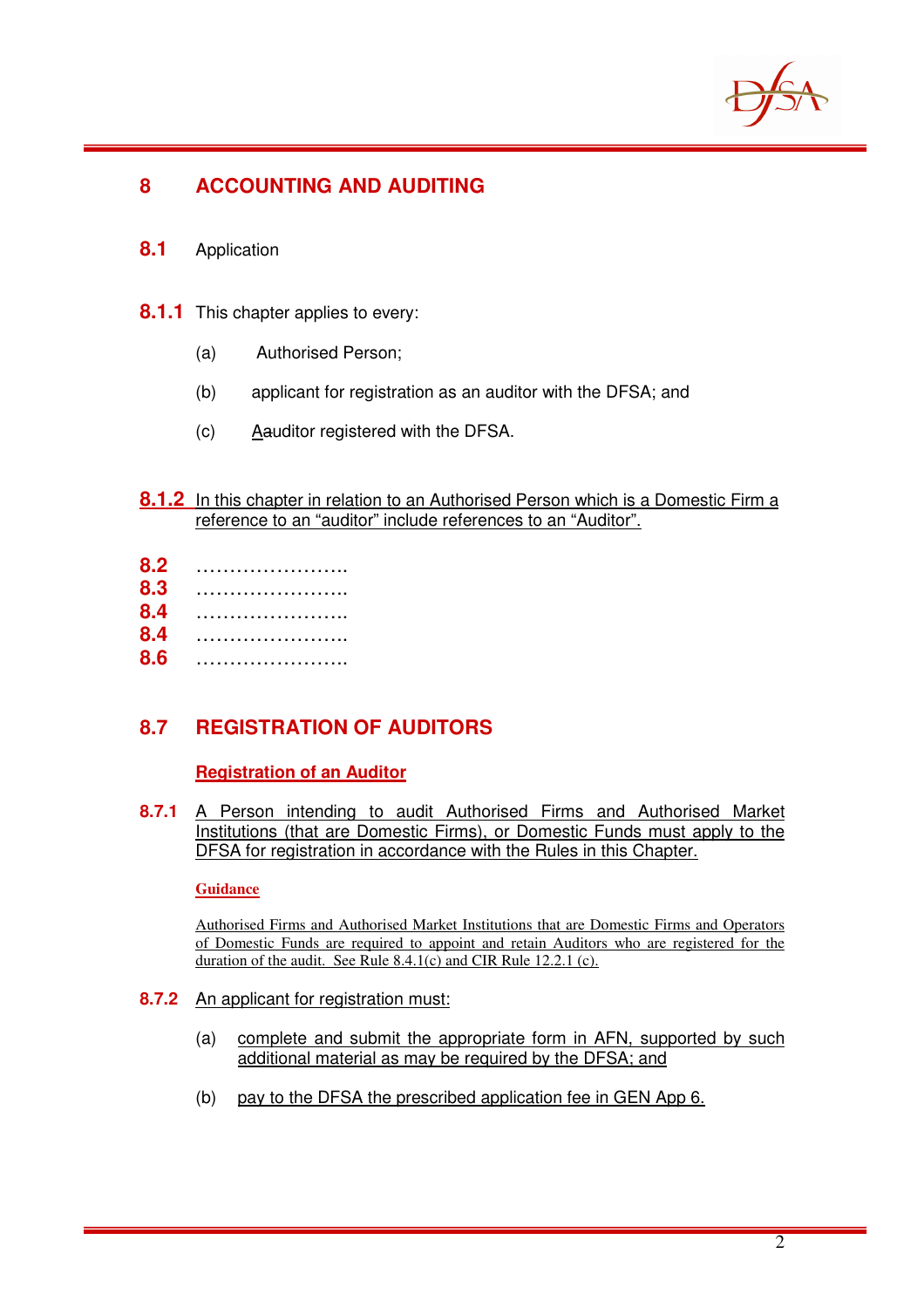

#### **Guidance**

There are additional requirements that apply to Auditors that are appointed for a Domestic Firm or Domestic Fund (see GEN 8.4.4 and CIR Rule 12.2.4). These requirements must be met independently of the requirements that are set out in the Rules in this Chapter.

#### **Consideration of the application**

- **8.7.3** (1) An applicant for registration must be able to demonstrate to the DFSA's satisfaction that:
	- $(a)$  it is fit and proper as provided in  $(2)$ ;
	- (b) it has professional indemnity insurance as required under Section 8.17;
	- (c) it has adequate systems, procedures and controls to ensure due compliance with:
		- (i) the International Standards on Auditing;
		- (ii) the International Standards on Quality Control; and
		- (iii) the Code of Ethics for Professional Accountants;
	- (d) where applicable, it has adequate systems, procedures and controls to ensure due compliance with:
		- (i) the Islamic Accounting and Auditing Standards; and
		- (ii) the Code of Ethics for Accountants and Audit Firms of Islamic Financial Institutions;
	- (e) it is controlled by Persons each of whom hold a Recognised Professional Qualification from a Recognised Professional Body; and
	- (f) it has complied with any other requirement as specified by the DFSA.
	- (2) For the purposes of assessing whether an applicant for registration meets the fit and proper requirement under (1)(a), the DFSA will consider:
		- (a) the application and submissions;
		- (b) background and history;
		- (c) the ownership and the Group structure;
		- (d) resources, including human and technological;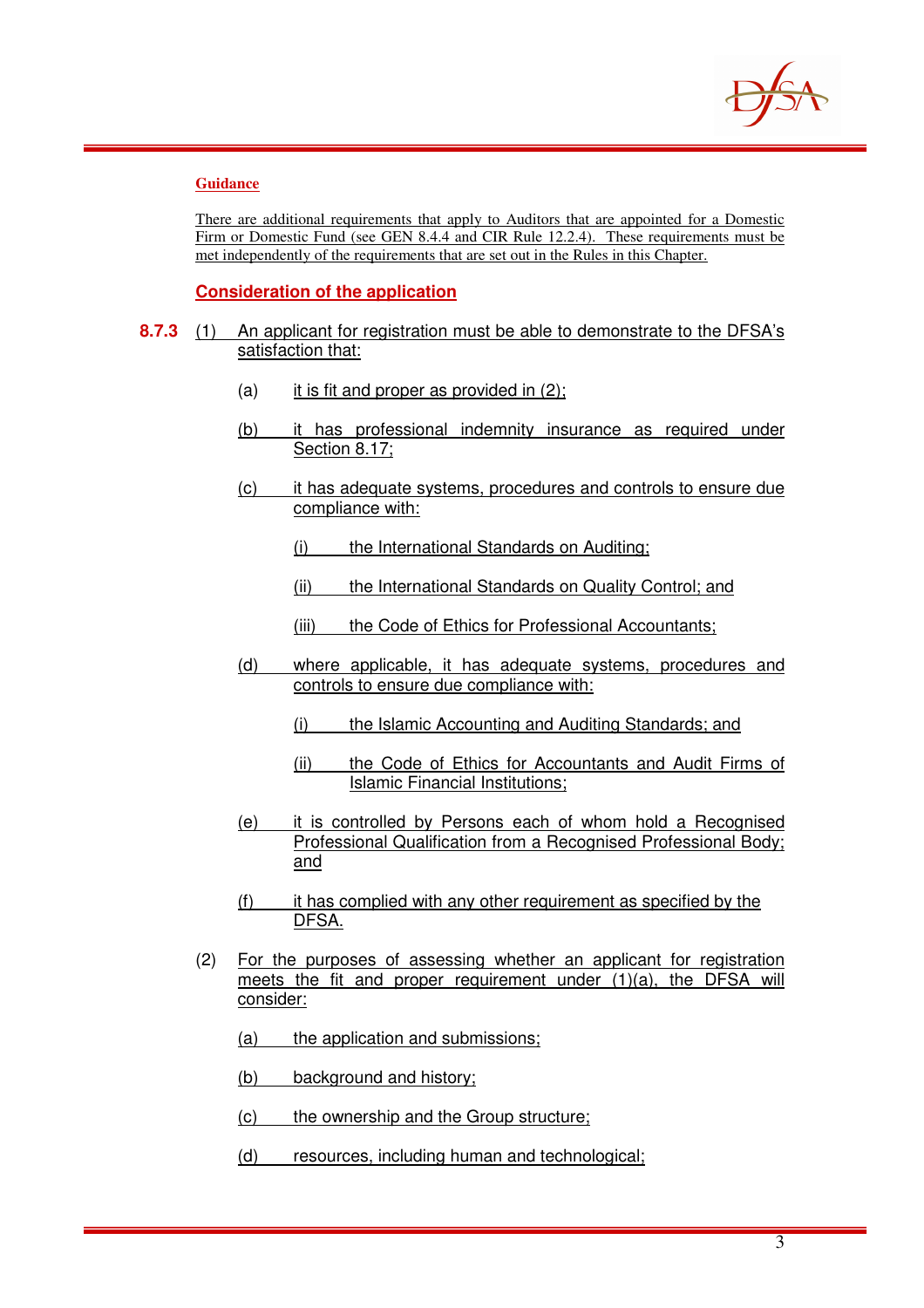

- (e) whether the applicant's affairs are likely to be conducted and managed in a sound and prudent manner; and
- (f) any other matter considered relevant by the DFSA.
- $(3)$  For the purposes of  $(1)(e)$ :
	- (a) "control" means:
		- (i) in a body corporate, a majority of the directors and a majority of the votes of the shareholders; or
		- (ii) in a partnership (except a limited partnership) means a majority of the partners unless there are only two partners in which case the partner holding a Recognised Professional Qualification must have the casting vote; and
		- (iii) in a limited partnership means a majority of the general partners unless there are only two partners in which case the partner holding a Recognised Professional Qualification must have the casting vote;
	- (b) "majority" means:
		- (i) where under the Auditor's constitution matters are decided on by the exercise of voting rights, a majority of the rights to vote on all, or substantially all, matters; or
		- (ii) in any other case a majority of the Persons having rights under the constitution of the Auditor to enable them to direct its overall policy or alter its constitution.
- **8.7.4** The DFSA may impose in its absolute discretion any terms or conditions on the registration.

### **8.8 Regulatory appeals**

**8.8.1** An applicant may appeal to the Regulatory Appeals Committee against any refusal to grant registration, or any condition of registration imposed under Rule 8.7.4 and the Regulatory Appeals Committee has jurisdiction to hear any such appeal.

#### **Guidance**

Under Article 98 of the Regulatory Law the DFSA may in its absolute discretion grant or refuse to grant registration.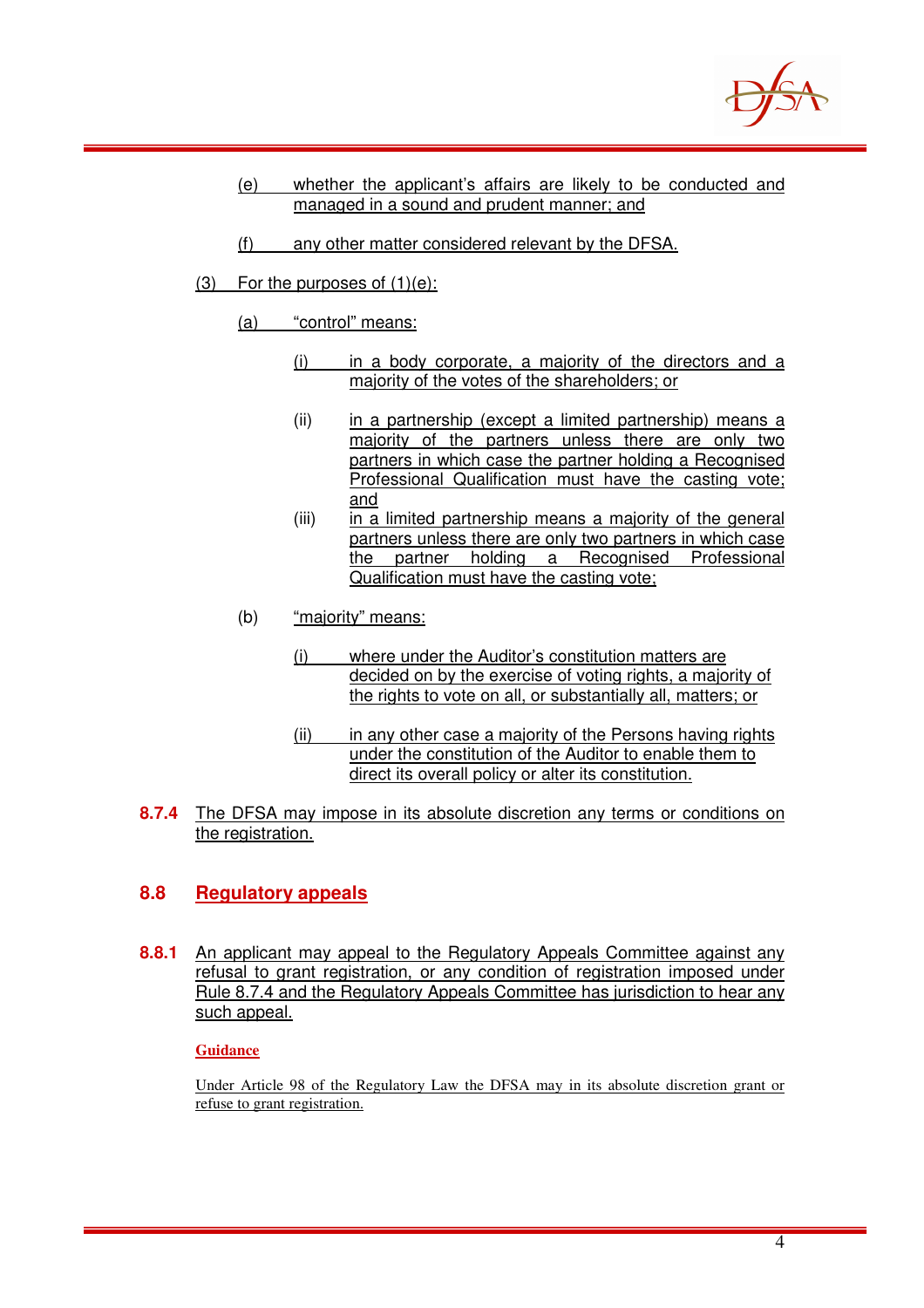

# **8.9 Obligations of Auditors and Audit Principals**

#### **8.9.1** An Auditor must:

- (a) continue to comply with all its obligations including those in Chapter 8;
- (b) comply with the applicable International Standards of Auditing, Quality Control and Codes of Ethics referred to in Rule 8.7.3(c) and (d); and
- (b) ensure that each Audit Principal is fit and proper to conduct audit work on behalf of the Auditor.
- **8.9.2** An Audit Principal must:
	- (a) manage the conduct of audit work undertaken by the Auditor;
	- (b) sign audit reports on behalf of the Auditor; and
	- (c) sign any other report as may be required by the DFSA from time to time.
- **8.9.3** In assessing whether an Audit Principal is fit and proper, the Auditor must ensure that the Audit Principal at a minimum:
	- (a) holds a Recognised Professional Qualification;
	- (b) has at least five years of prior relevant experience in the past seven years in auditing financial services; and
	- (c) is a member in good standing of a Recognised Professional Body.

#### **Guidance**

When assessing a person's suitability to be appointed as an Audit Principal, an Auditor should ascertain matters such as whether any disciplinary action has been taken against that person by a Recognised Professional Body.

# **8.10 Notification of changes**

#### **8.10.1** An Auditor must notify the DFSA in writing within 30 days:

- (a) of any change of its Audit Principals, including the appointment of any new Audit Principal;
- (b) of any claims made against the Auditor including but not limited to those lodged against the Auditor's professional indemnity insurance;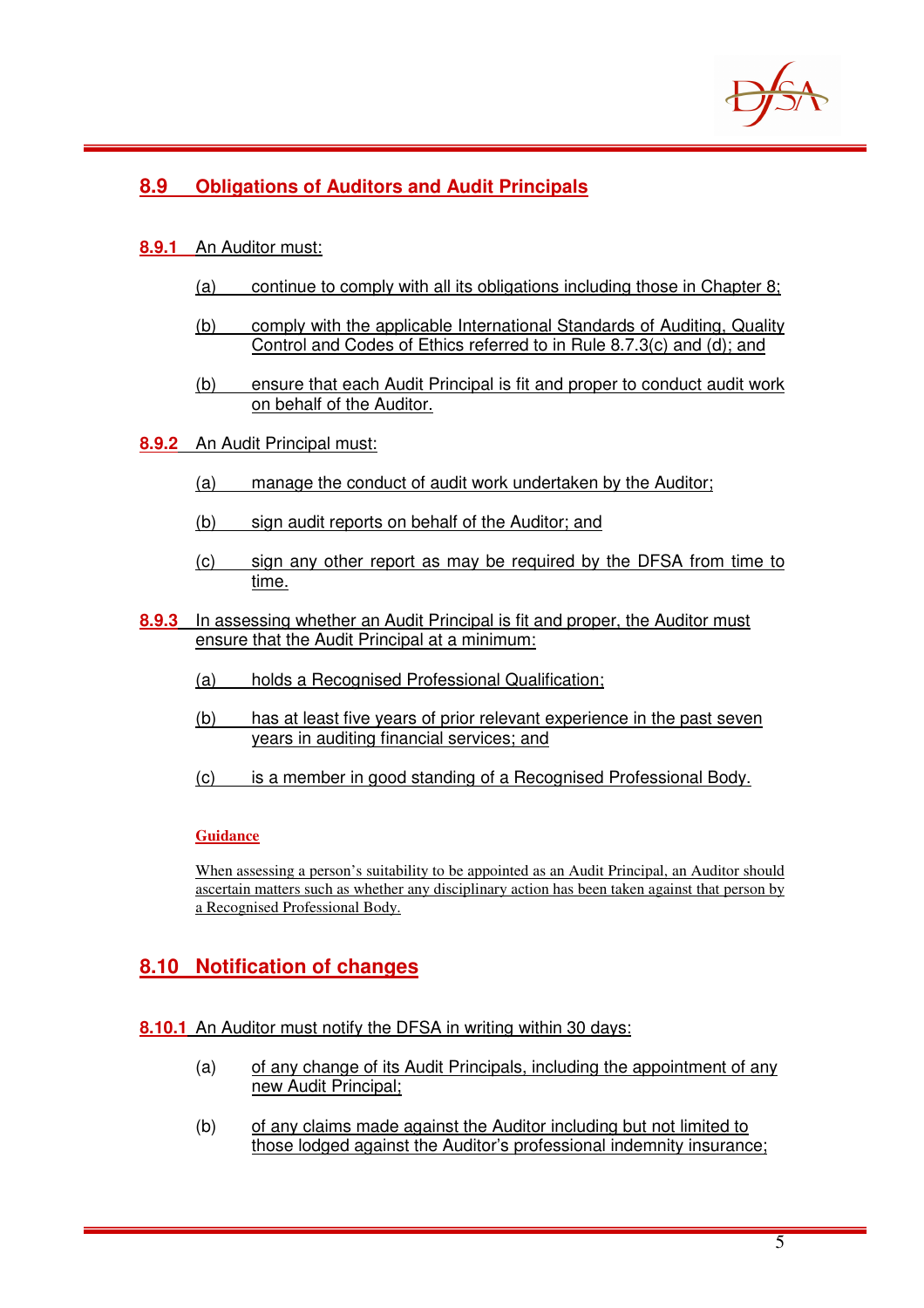

- (c) of any matter that can reasonably be regarded as having a material adverse effect on the DFSA's registration of the Auditor;
- (d) of a change of name or address of the Auditor; and
- (e) if it no longer meets the requirements for registration as an Auditor.

# **8.11 Books and records**

- **8.11.1** An Auditor must maintain proper books and records at all times to facilitate the proper performance of its functions and discharge of its duties under these Rules.
- **8.11.2** An Auditor must maintain records demonstrating how it established the fitness and propriety of each Audit Principal for the purposes of Rule 8.9.
- **8.11.3** An Auditor must:
	- (a) maintain records and all relevant information relating to its professional indemnity insurance including the terms of cover and its duration; and
	- (b) upon a request by the DFSA, provide to the DFSA forthwith evidence of the terms of cover and the validity of those policies.
- **8.11.4** An Auditor must maintain records of insurance claims made under its professional indemnity insurance policy. Such records, together with each annual renewal proposal form, must be available for inspection by the DFSA.
- **8.11.5** An Auditor must maintain records of proof of continuing professional development undertaken by its Employees, including Audit Principals.
- **8.11.6** An Auditor must maintain books and records referred to in the above Rules for a period of at least 6 years. In the case of the books and records referred to in Rule 8.11.1, those records must be kept for at least a period of 6 years after the completion of each audit carried out in respect of each client that is an Authorised Firm, Authorised Market Institution or Domestic Fund.

# **8.12 Withdrawal of registration**

#### **Guidance**

Under Article 98(3) of the Regulatory Law, the DFSA may make Rules setting out how and on what grounds registration may be withdrawn.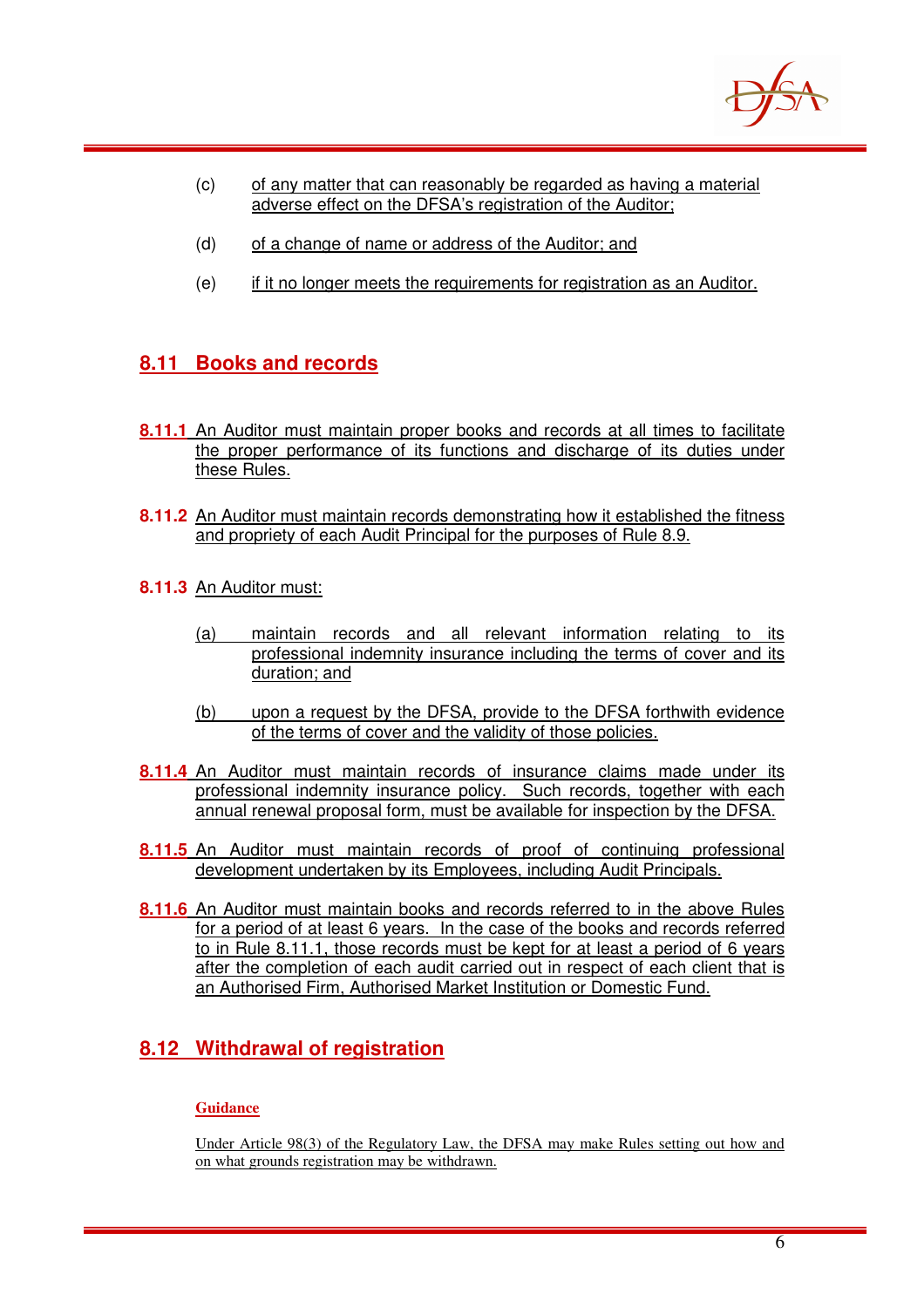

- **8.12.1** (1) The DFSA may withdraw an Auditor's registration either on its own initiative or at the request of the Auditor.
	- (2) A request for withdrawal by an Auditor must be in writing.
- **8.12.2** In considering requests for the withdrawal of an Auditor's registration, the DFSA must be satisfied that:
	- (a) the Auditor has made appropriate arrangements with respect to its existing customers; and
	- (b) any other matter which the DFSA would reasonably expect to be resolved has been resolved;

before granting a request for a withdrawal.

- **8.12.3** An application by an Auditor to withdraw its registration does not in itself result in a cancellation of its registration. Until such time as the DFSA withdraws the registration, the Auditor remains subject to, and must comply with, the Regulatory Law 2004, Rules and any other relevant legislation administered by the DFSA.
- **8.12.4** Once an Auditor applies to withdraw its registration, the Auditor must not accept appointments as an Auditor nor issue any audit reports without obtaining the prior written consent of the DFSA.
- **8.12.5** The DFSA must take the necessary steps to withdraw the registration of an Auditor as soon as practicable after an Auditor has applied to withdraw its registration.

# **8.13 Withdrawal on the DFSA's initiative**

- **8.13.1** The DFSA may withdraw the registration of an Auditor on its own initiative if it has reasonable grounds to believe that:
	- (a) the Auditor is no longer fit and proper; or
	- (b) the Auditor has breached, or is breaching, the Regulatory Law 2004, Rules or other legislation administered by the DFSA.
- **8.13.2** The DFSA may only withdraw the registration of an Auditor on its own initiative if it has given to the Auditor:
	- (a) a prior written notice setting out the DFSA's reasons for proposing to withdraw its registration; and
	- (b) a suitable opportunity for the Auditor to make representations in person and in writing to the DFSA in relation to the proposed withdrawal.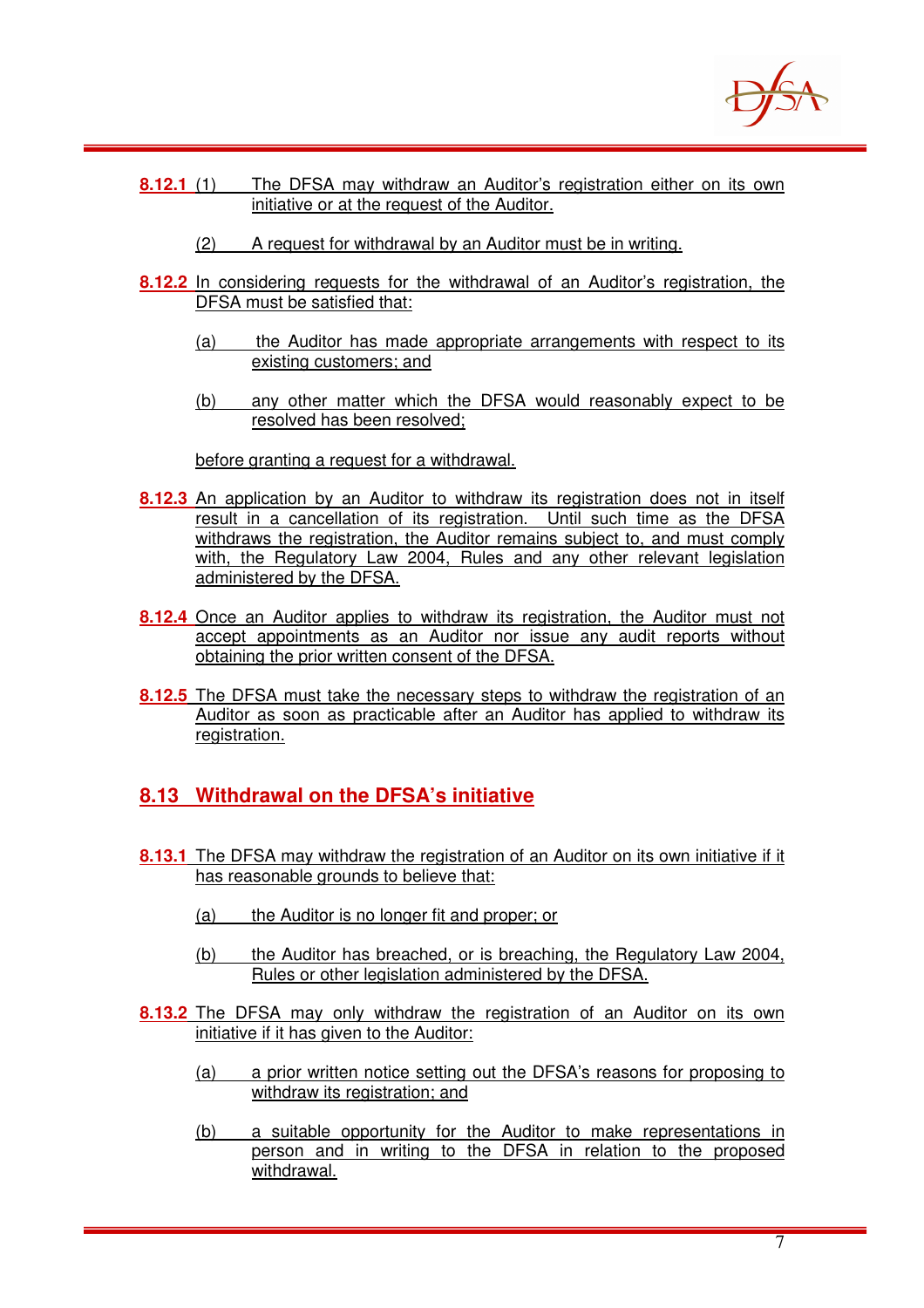

#### **8.13.3** Upon deciding to withdraw the registration of an Auditor, the DFSA must without delay inform the Auditor in writing of:

- (a) such decision; and
- (b) the date on which the decision is to take effect.

#### **Guidance**

Generally, the DFSA will only consider exercising the power to withdraw the registration of an Auditor on its own initiative after a thorough investigation. For example, the DFSA may receive a notification of termination of that Auditor of a Domestic Fund under CIR 12.2.2. Whether or not the DFSA would exercise its discretion to withdraw registration of the Auditor would depend on the grounds upon which the cessation of the appointment had occurred and the DFSA's investigation.

**8.13.4** An Auditor may appeal to the Regulatory Appeals Committee against a decision of the DFSA to withdraw its registration, and the Regulatory Appeals Committee has jurisdiction to hear such an appeal.

# **8.14 Suspension by the DFSA**

#### **Guidance**

Under Article 105 of the Regulatory Law, the DFSA may make Rules setting out how and on what grounds registration may be suspended.

- **8.14.1** The DFSA may suspend an Auditor's registration if it has reasonable grounds to believe that:
	- (a) the Auditor is no longer fit and proper; or
	- (b) the Auditor has breached, or is breaching, the Regulatory Law 2004, Rules or other legislation administered by the DFSA.
- **8.14.2** Subject to Rule 8.14.3, the DFSA may only suspend the registration of an Auditor after it has given to the Auditor:
	- (a) a prior written notice setting out the DFSA's reasons for proposing to suspend its registration; and
	- (b) a suitable opportunity for the Auditor to make representations in person and in writing to the DFSA in relation to the proposed suspension.
- **8.14.3** Where the DFSA forms the view that any delay likely to arise as a result of having to comply with the requirements in Rule 8.14.2 is likely to be prejudicial to the interests of the DIFC, it may suspend an Auditor's registration immediately. In such circumstances, the Auditor may make representations during the suspension period.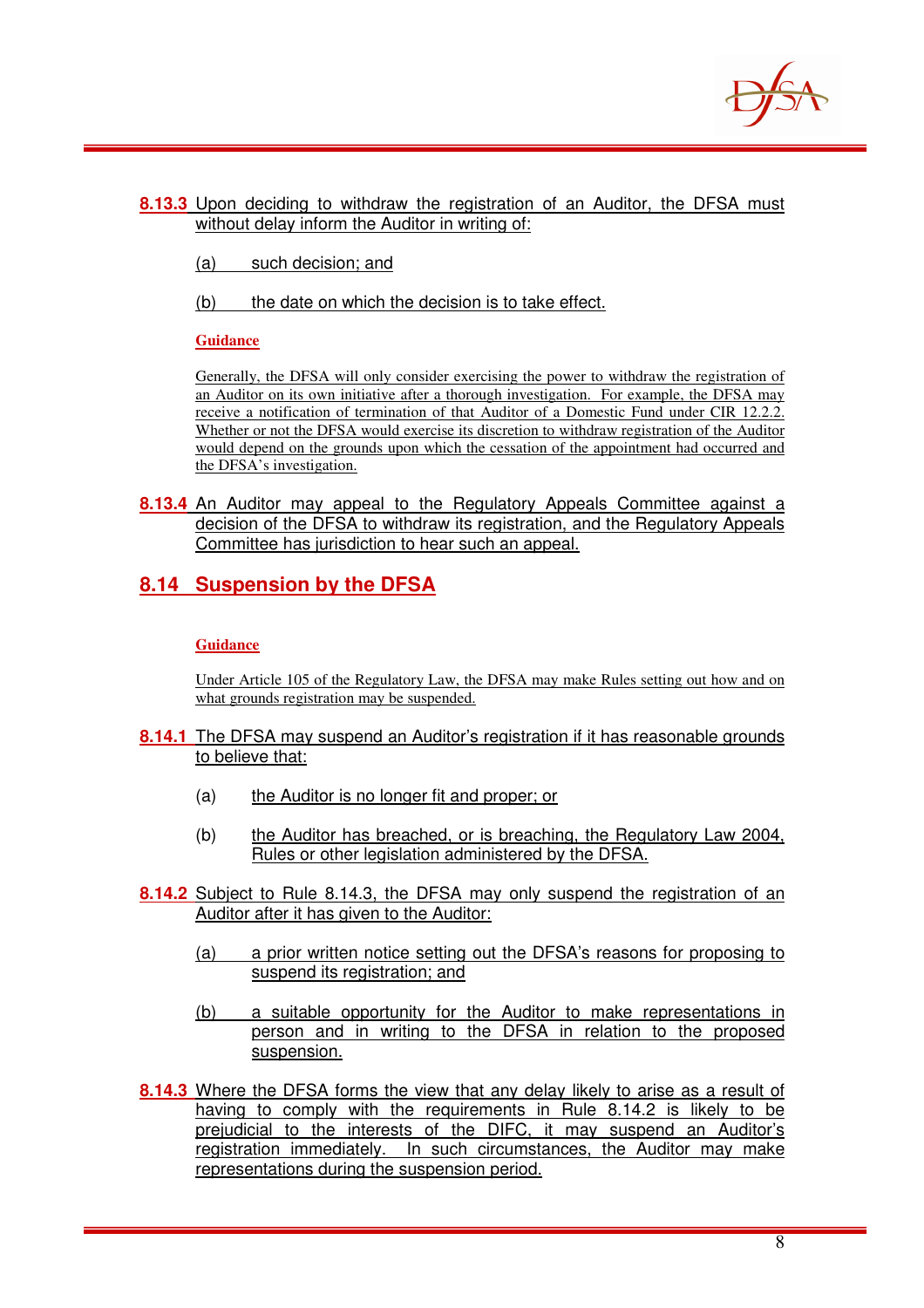

- **8.14.4** An Auditor may appeal to the Regulatory Appeals Committee in relation to the DFSA's decision to suspend the Auditor's registration, and the Regulatory Appeals Committee has jurisdiction to hear such an appeal.
- **8.14.5** Upon deciding to exercise its powers under Rule 18.14.1, the DFSA must, without delay, inform the Auditor in writing of:
	- (a) its decision:
	- (b) the reasons for the suspension; and
	- (c) the date on which the decision is to take effect and, if known, the duration of the suspension.

#### **Guidance**

The decision of the DFSA to suspend an Auditor's registration remains in effect until the appeal is heard and a decision is rendered, unless the Regulatory Appeals Committee orders a stay of the suspension decision.

# **8.15 Continuing professional development**

- **8.15.1** An Auditor must ensure that all Employees, including Audit Principals, engaged in audit work undertake continuing professional development in accordance with the requirements of:
	- (a) in the case of an Audit Principal, the Recognised Professional Body of which the Audit Principal is a member;
	- (b) any applicable internal standards of the Auditor; and
	- (c) any direction or order given by the DFSA.

# **8.16 Anti Money Laundering**

- **8.16.1** An Auditor must comply with the U.A.E. Federal Law No. 4 of 2002 regarding Criminalisation of Money Laundering.
- **8.16.2** An Auditor, in relation to its duties as an Auditor of a Domestic Firm or Domestic Fund, must comply with the same anti money laundering requirements in Chapters 5 and 6 of the ASP module. In that Chapter, references to Ancillary Service Providers are to be treated as references to Auditors unless the context requires otherwise.
- **8.16.3** Rule 5.2.2 of the ASP module does not apply to an Auditor.